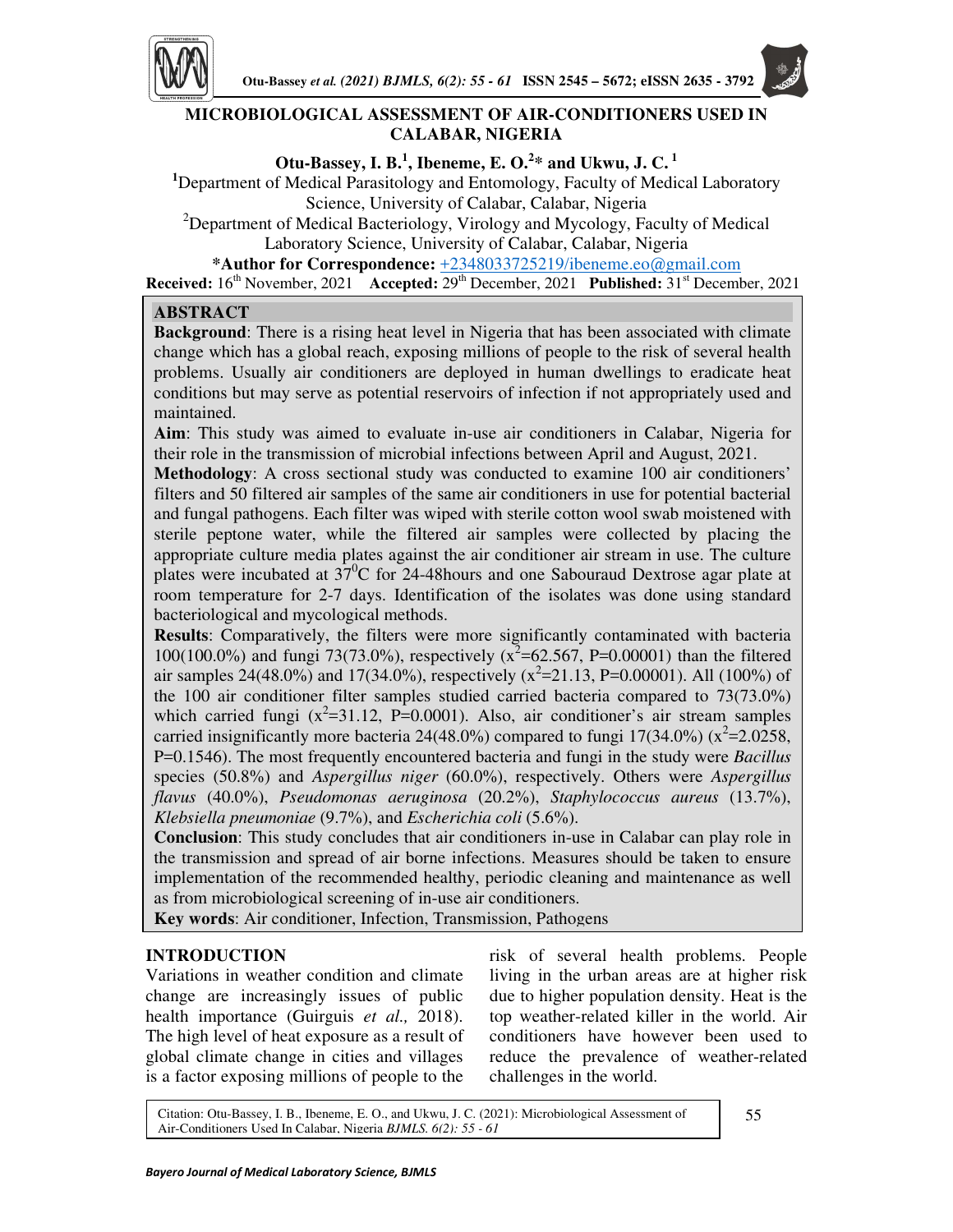Many buildings in the city especially in public places have installed air conditioners to reduce heat exposure and improve indoor conditions (Lundgren *et al.,* 2013). Air conditioners are indoor devices that provide an atmosphere with controlled temperature, humidity and purity at all times regardless of the weather conditions (Anas *et al.,* 2016). It cools air by reducing the humidity following condensation of the water vapors (Lundgren *et al.,* 2013; Vidya *et al.,* 2014). The air conditioners have been discovered to cause some form of physiological discomforts and allergic symptoms which is also known as sick building syndrome that were noticed when occupants spend considerable time indoor in a room that is equipped with active air conditioners (Anas *et al.,* 2016). The mucous membrane irritation, breathing difficulties, irritated skin, headache and light headedness, fatigue, feverish conditions, chest pain, persistent cold, sore throat, catarrh, cough, watery eye, prolonged muscle cramps and joint pain were common ailments that have been discovered to be suffered by individuals who have spent considerable time in air-conditioned rooms (Rohizan *et al.,* 2013).

*Bayero Journal of Medical Laboratory Science, BJMLS*  Researchers have proven that air conditioners can be contaminated with organic pollutants, bacteria, fungi and particulate matter from mice, insects and the contaminants can grow and survive in areas that meet their environmental requirements (Maus *et al.,* 2001). Currently, most air conditioners use internal filters that extracts microorganisms and dust but sometimes they do not completely remove these microorganisms and they may remain viable and can be returned to the surrounding atmosphere during inefficient operation, period of maintenance and due to temporary malfunction (Maus *et al.,* 2001). Particle pollutants are very dangerous to the human body; most of the particle pollutants in air are very small which enables them to easily enter into the respiratory canal deeply together with inhaled air (Morawska *et al.,* 2004; Tham *et al.,* 2005). These pollutants are circulated in a close environment with

the air from the air conditioning device. It is very possible for the surface of these particle pollutants to adsorb harmful or potential pathogens or microbes which increases their harmfulness to human body (Morawska *et al.,* 2004).

Microbial contamination of air conditioners has been attributed to the operation of most air conditioners outside their designed parameters due to inappropriate filters (Anas *et al.,* 2016), neglect or over use, poor maintenance and hygiene practices which results in dust accumulation (Nordell*,* 2000). The dust accumulation coupled with humidity, especially at the downstream section of the cooling equipment leads to the proliferation of potential harmful microorganisms capable of surviving the prevailing conditions (Chang *et al.,* 1996; Nordell*,* 2000). Organisms like *Legionella pneumophilia, Streptococcus pneumoniae, Staphylococcus aureus, Klebsiella pneumoniae* and *Bacillus species* have been isolated in air conditioner filters (Kemp *et al.,* 1999; Nordell, 2000). Species of *Penicillium, Pneumocystis carinii* and *Aspergillus, Rhizopus, Fusarium* and *Alternaria species* have been isolated too (Tabien*et al.,* 1996; Prescott *et al.,* 2000; Roponen *et al.,* 2001). The aim of this study was to evaluate in-use air conditioners as a possible source of microbial infection transmission.

# **MATERIALS AND METHODS**

# **Study Area**

This study was carried out in Calabar Metropolis. Calabar is the capital of Cross River State in the southern Nigeria. Calabar is often described as the tourism capital of Nigeria, especially due to several initiatives implemented during the administration of Donald Duke (1999-2007), which made the city the cleanest and environmentally friendliest city in Nigeria. Administratively, the city is divided into Calabar Municipal and Calabar South Local Government Areas. It has an area of 406square kilometers (157sq mi) and a population of 371,022 as at 2006 census (Ottong *et al*., 2010).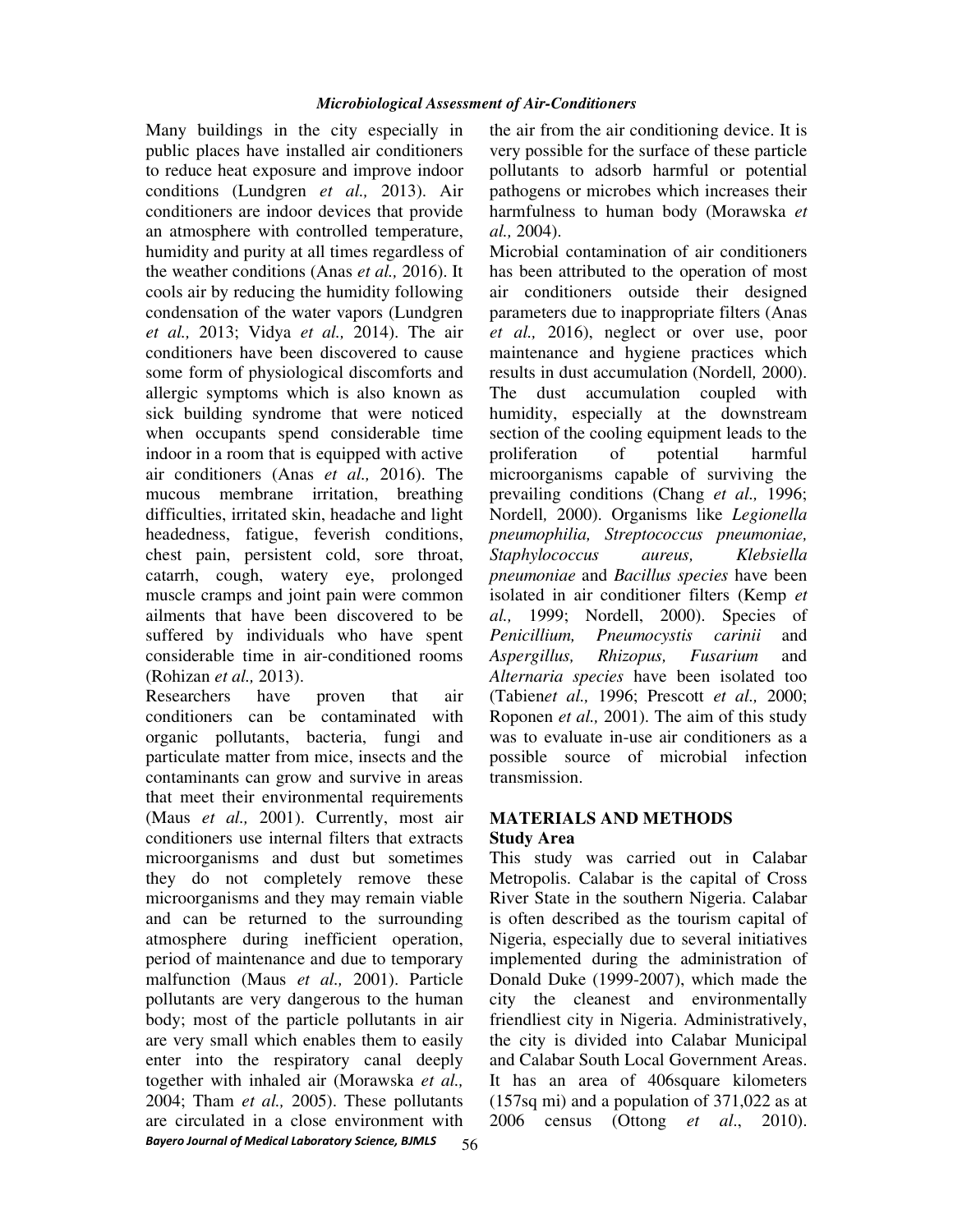Calabar features a tropical monsoon climate with a lengthy wet season spanning ten months and a short dry season covering the remaining two months. The harmattan which significantly influences weather in West Africa is noticeably less pronounced in the city. It has a temperature ranging from 25-  $28^{\circ}$ C. Calabar is a large urban city with several hotels, good road network, hospitals, schools and many other establishments. The main occupation of the residents of Calabar is farming and trading, many are civil servants but combine work with either farming or trading. The annual Calabar carnival attracts thousands within and beyond Nigeria into the city.

## **Study design**

A cross sectional study design was employed in the study. Hotels, offices and hospitals equipped with air conditioners in Calabar Metropolis were enrolled for this study.

# **Administration of questionnaires**

The evaluation of air conditioners was done by giving questionnaires to those that were willing to participate in the study. Structured questionnaires were given to the management of the enrolled hotels, offices and hospitals who were asked to supply answers to reflect the duration/frequency of use, frequency of cleaning/maintenance, functional state, etc.

**Sampling technique and sample collection**  Convenient sampling technique was employed in the study. Air conditioners used in this study were those reported to have been in constant use; samples were grouped according to the site of collection, which were the air conditioner filters and the filtered air coming out of the air conditioner's air vent.

Two samples were collected from each of 150 air conditioners, one from each of the 100 air conditioners' filters and the other from the filtered air coming out from 50 of the same air conditioners while being used. A sterile cotton wool swab moistened with sterile peptone water was used to swab the filters. Air samples were collected unto a

blood agar, cysteine lactose deficient agar and two Sabouraud dextrose agar by exposing the content of the media plates directly to the air coming out of the air conditioners for three to five minutes before the plates were closed and appropriately labeled. The swab sticks and the air sampled plates were taken to the laboratory within an hour of collection for processing (Cheesbrough, 2006).

## **Laboratory processing of the samples**

The swab stick containing the swabbed sample were rolled gently on a clean sterile glass slide making a thin smear and allowed to air dry. The smear was stained by Gram's method and examined microscopically for its Gram reactions (Cheesbrough, 2006).

## **Cultural and isolation procedures**

Each swab was inoculated into a sterile container containing 5mls of peptone water (This formed the sample stock solution) and allowed for organisms' recovery for 3 hours in the incubator at 37°C. Each recovered sample was cultured on one blood agar, one cysteine lactose deficient agar and two Sabouraud dextrose agar. These culture plates were incubated aerobically at 37°C for 24 to 48hours and one Sabouraud dextrose agar plate incubated at room temperature for 2 to 7 days for fungi growth (Cheesbrough, 2006).

## **Identification of bacterial isolates**

At the end of incubation period, bacterial colonies were identified macroscopically based on their colonial morphology. They were also identified microscopically using Gram staining method and motility test. The bacterial organisms were further identified using standard biochemical tests for Catalase, coagulase, indole, urease, oxidase, carbohydrates fermentation and citrate utilization (Cheesbrough, 2006).

#### **Identification of fungal isolates**

This was done based on colonial and microscopic morphology of the isolates. Fungal colonies on Sabouraud dextrose agar plates were observed macroscopically for consistency, color, size and shape.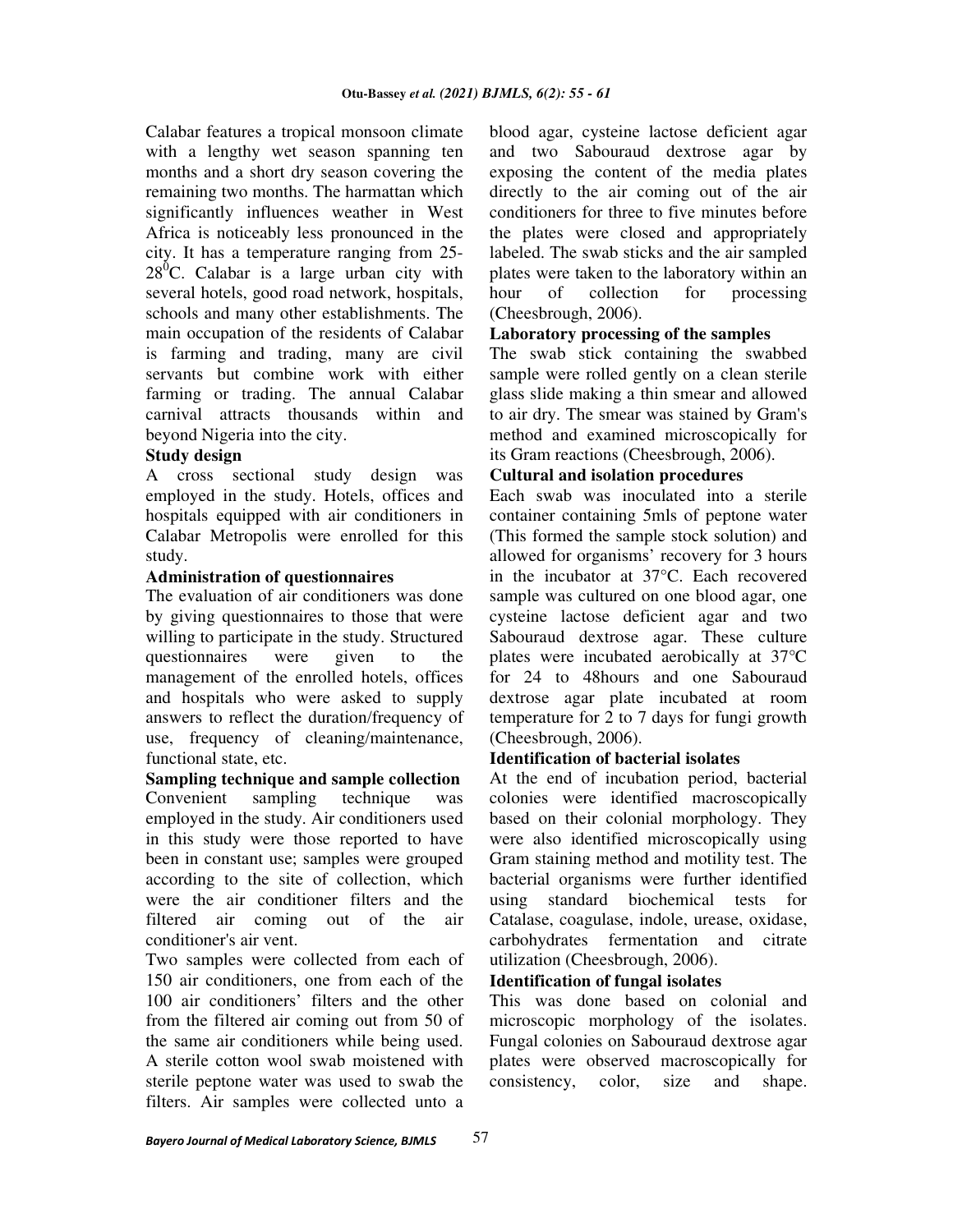Slide smears of the colonies, stained with lactophenol cotton blue were observed microscopically for typical hyphae and conidia (Baker *et al*., 2001; Sangeetha and Hangadurai, 2013).

## **RESULTS**

Figure1 displays the occurrence of bacteria and fungi in air conditioner filters and air samples. Overall, air conditioners' filters were more contaminated with bacteria and fungi than their air stream samples 100/100(100.0%) and 73/100(73.0%), respectively versus 24/50(48.0%) and  $17/50(34.0\%)$ , respectively. These differences were statistically significant  $(x^2)$  = 62.57, P = 0.00001) and  $(x^2 = 21.13, P =$ 0.00001). All (100.0%) of the 100 air conditioner filter samples studied carried bacterial contaminants compared to 73(73.0%) which tested positive for fungi. This difference was statistically significant  $(x^2 = 31.106, P = 0.00001)$ . Also, 24(48.0%) of the 50 air conditioner's air stream samples carried bacteria compared to 17(34.0%) with fungi, although this difference was statistically insignificant  $(x^2 = 2.0256, P =$ 0.154665).

Table 1 shows the distribution of bacteria and fungi in air conditioner filters and air based on location. All, 100 (100%) of the air conditioner filter samples studied, irrespective of location carried bacterial

contaminants. Air samples from office air conditioners had the highest occurrence of bacterial contaminants 9(52.9%) followed by the hotels 8(50.0%) and hospitals 7(41.2%). These differences were statistically insignificant  $(X^2 = 0.509, P =$ 0.775285). Air conditioner's filter samples from hotels had the highest number of fungal contaminants 20(83.3%) followed by the offices 25(73.5%) and the hospitals had the least number 28(66.7%). These differences were statistically insignificant  $(x^2 = 2.1597, P = 0.339638)$ . The air conditioner's air samples from the offices had the highest number of fungal contaminants 9(52.9%) while the hotels and hospitals had similar rates of occurrence  $4(25.0\%)$  and  $4(23.5\%)$ , respectively. These differences were statistically insignificant  $(x^2 = 4.1261, P = 0.12707).$ 

Figure 2a is on the frequency of bacteria and fungi species isolated in the study. *Bacillus* species was the most frequently encountered bacteria (50.8%) followed by *Pseudomonas aeruginosa* (20.2%), *Staphylococcus aureus* (13.7%), *Klebsiella Pneumoniae* (9.7%) and *Escherichia coli* (5.6%).

Figure 2b is on the frequency of fungi species isolated in the study. *Aspergillus niger* (60.0%) occurred more frequently than *Aspergillus flavus* (40.0%) among the fungal contaminants.



Fig.1: Occurrence of bacteria and fungi in air conditioners' filters and air samples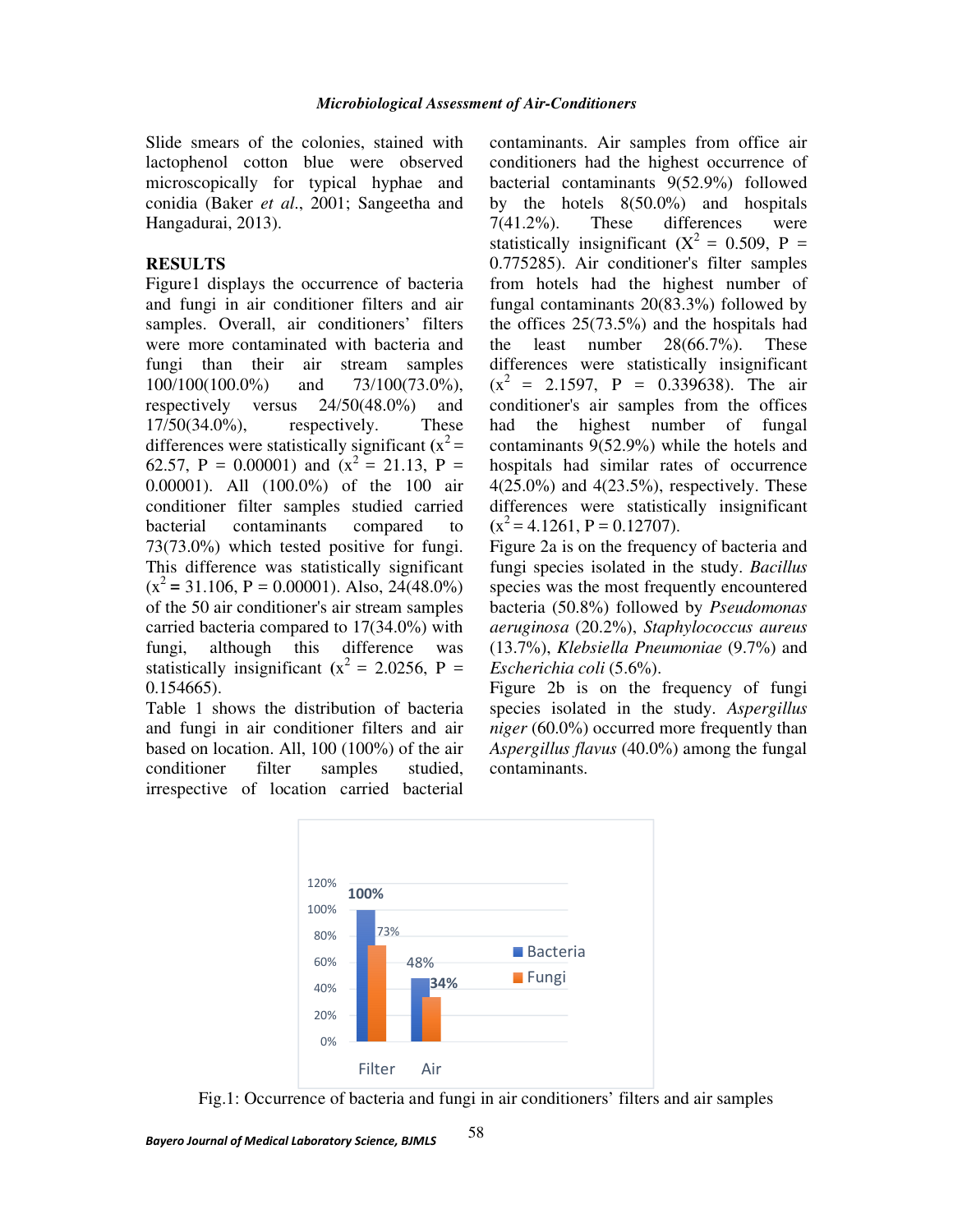| Air conditioners' | No. Examined |     | No. $(\% )$ with Bacteria |          | No. $(\% )$ with Fungi |          |
|-------------------|--------------|-----|---------------------------|----------|------------------------|----------|
| Location          | Filter       | Air | Filter                    | Air      | Filter                 | Air      |
| Hotels            | 24           | 16  | 24(100.0)                 | 8(50.0)  | 20(83.3)               | 4(25.0)  |
| <b>Offices</b>    | 34           | 17  | 34(100.0)                 | 9(52.9)  | 25(73.5)               | 9(52.9)  |
| Hospitals         | 42           | 17  | 42(100.0)                 | 7(41.2)  | 28(66.7)               | 4(23.5)  |
| Total             | 100          | 50  | 100(100.0)                | 24(48.0) | 73(73.0)               | 17(34.0) |

**Table 1: Distribution of bacteria and fungi in air conditioners' filters and air based on based location**



**Fig.2a: Frequency of bacteria species isolated in the study** 

## **DISCUSSION**

The results available from this study show The results available from this study show<br>the contamination of air conditioners by bacteria such as *Staphylococcus aureus Staphylococcus* (13.7%)*, Escherichia coli Pseudomonas Klebsiella pneumoniae* (9.7%) and *Bacillus*  spp(50.8%) and also by fungi such as spp(50.8%) and also by fungi such as *Aspergillus niger* (60.0%) and *Aspergillus flavus* (40.0%)*.* This compares with the work of Almoffarreh *et al.*, 2016 in Saudi Arabia they also isolated different species of bacteria and fungi, including *Bacillus* (60.3%), *S. aureus* (17.2%), Gram negative (60.3%), *S. aureus* (17.2%), Gram nega<br>bacilli (1.7%), *Aspergillus niger* (3.0%).  $(6.0\%)$ (20.2%)*,*  ompares with the work<br>2016 in Saudi Arabia<br>different species of<br>cluding *Bacillus* spp.

All the air conditioners filter samples studied carried bacterial contaminants (100.0%) compared to 73.0% which tested positive for



# **Fig.2b: Frequency of fungi species isolated in the study**

fungi. Overall, air conditioner filters<br>of air conditioners by harbored more bacteria (100.0%) and fungi<br>of air conditioners by (73.0%) contaminants, respectively than the<br>*Staphylococcus aureus* filtered air samples (48. harbored more bacteria (100.0%) and fungi  $(73.0\%)$  contaminants, respectively than the filtered air samples  $(48.0\%)$  and  $(34.0\%)$ , respectively from the same air conditioners. These differences were statistically significant ( $x^2 = 62.5667$ , p = 0.00001) and  $(x^2 = 21.13, p = 0.00001)$  respectively. This significant difference observed in the distribution of microbes on air conditioner filters and filtered air is in line with work done by Nordell (2000) in Sokoto, Nigeria and Al-Abkari (2014) in eastern region of Saudi From this study, it was observed that the air conditioners in the hotels had t highest occurrence of microbial contaminants on their filters (bacteria (100.0%) and fungi (83.3%). air samples (48.0%) and (34.0%),<br>vely from the same air conditioners.<br>differences were statistically<br>nt ( $x^2$  = 62.5667, p = 0.00001) and<br>13, p = 0.00001) respectively. This stribution of microbes on air conditioner<br>Iters and filtered air is in line with work<br>Done by Nordell (2000) in Sokoto, Nigeria<br>Ind Al-Abkari (2014) in eastern region of<br>audi From this study, it was observed that<br>e air con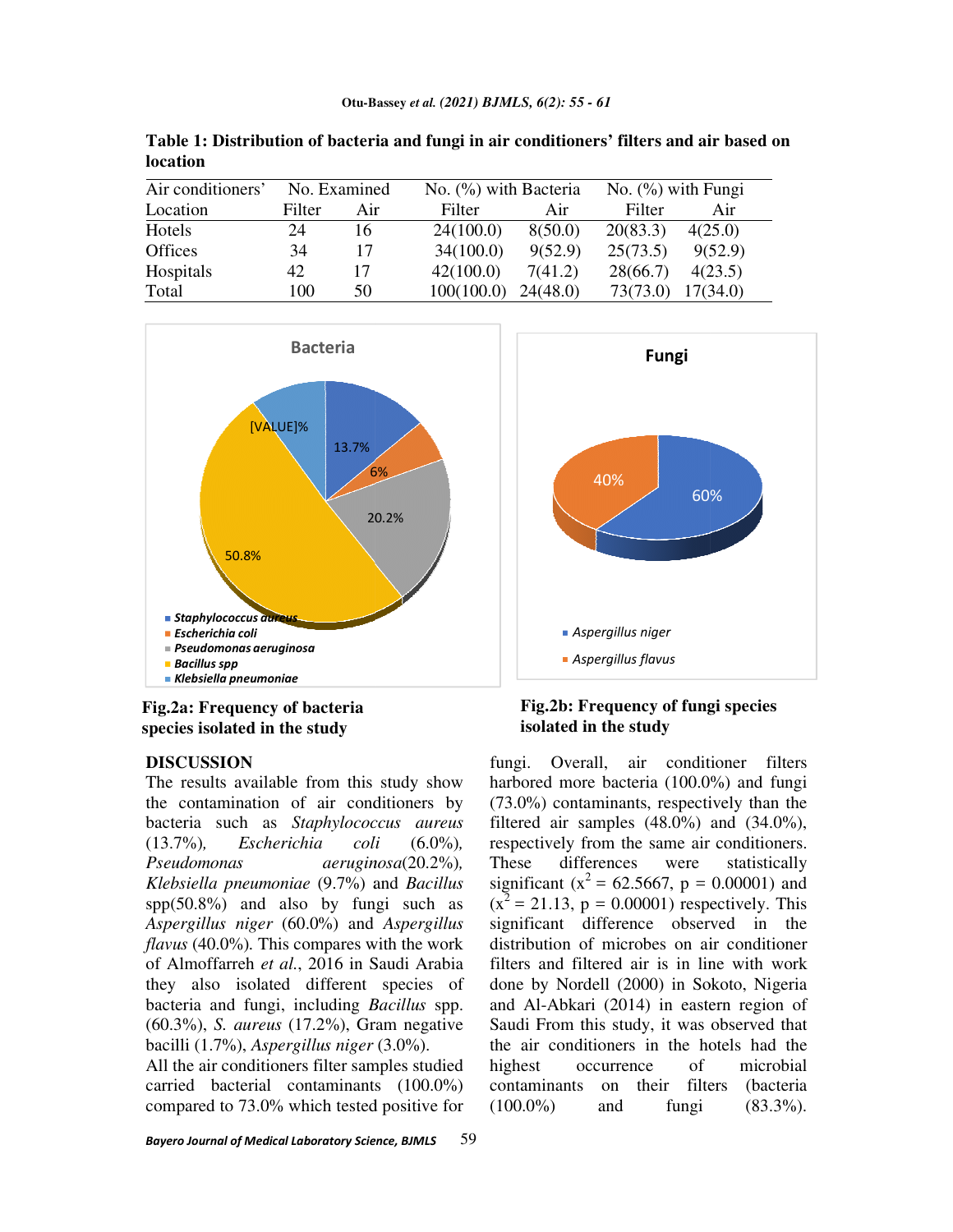The office air conditioners had the highest number of bacterial and fungal contaminants (52% versus 52.9%) followed by the hotels (50.0% versus 25.0%) and hospitals  $(41.2\% \text{versus} \qquad 25.0\%),$  respectively. Although the frequency of bacteria and fungi colonization of these air conditioners tend to differ according to the location, no association was established between this microbial colonization and the air conditioners' locations $(X^2 = 0.509, P =$ 0.775285) versus  $(x^2 = 4.1261, P = 0.12707)$ , respectively.

*Bacillus*, the most encountered bacterial species in this study, are known to cause pneumonia and other respiratory tract infections while a few species of *Aspergillus* are capable of causing both benign and fatal human infections called aspergillosis, when their spores are inhaled from the environment in dust, and in outdoor and indoor air (Grbić *et al*., 2008). Some are also known to produce carcinogens and cause secondary infections, especially in immunocompromised persons, producing symptoms such as persistent cold, watery eye, prolonged muscle cramps and joint pain (Alexoupolous and Mims, 1990).

## **REFERENCES**

- Al-Abkari, H.A. (2014). Studies on microbial contamination in air conditioning systems in the Eastern region of Saudi Arabia Kingdom and their control [M.Sc. thesis in Microbiology]. Dammam, Saudi Arabia: University of Dammam.
- Alexoupolous, C. J. & Mims, C. W. (1990). Introductory Mycology  $3<sup>rd</sup>$  edition. Edinburg, New York. Pp. 112.
- Almoffarreh, H. K., Alsaleh, F. M., Alruwaili, M. S. (2016). Bacterial and Fungal Contamination of Air conditioners filters and Carpets. *International Journal of Environment, Agriculture and Biotechnology*, 1(3): 399-404.
- Anas, G., Aligbe, D.S., Suleiman, G. & Warodi, F.A. (2016). Studies on

The huge number of bacteria and fungi species isolated in this study could be justified by the observation during this study that most of the air conditioner users lacked the culture of subjecting their airconditioning systems to regular maintenance.

#### **CONCLUSION**

This study has recorded a high rate of occurrence of various potential bacterial and fungal pathogens in in-use air conditioners in Calabar with *Bacillus* spp and *Aspergillus niger* being the most frequently isolated. The various species of potential pathogens isolated in this present study implies that the air conditioners could be contaminated with microorganisms which pose the risks of hypersensitivity reactions and infections to the users and the general population. Measures should be put in place to ensure the implementation of recommended healthy, periodic cleaning and maintenance and microbiological screening of in-use air conditioners.

#### **Conflict of interest**

The authors declare none.

microorganisms associated with airconditioned environments. *IOSR J Environ Sci Toxicol Food Technol. 10*(7):16-18. doi:10.9790/2402- 1007011618

- Baker, F.J, Silverton, R.E. & Pallister, C.J. (2001). Baker and Silverton's Introduction to Medical Laboratory Technology 7th Ed PP 309-319.
- Chang, J.C.S, Foarde, K.K., & Vanosdell, D.W (1996). ASTM STP Characterizing Sources of Indoor Air Pollution and Related Sink Effects. Pp 87-97
- Cheesbrough, M. (2006). District Laboratory Practice in Tropical Countries Part 2. Cambridge University Press United Kingdom (7): PP 45-70.

*Bayero Journal of Medical Laboratory Science, BJMLS*